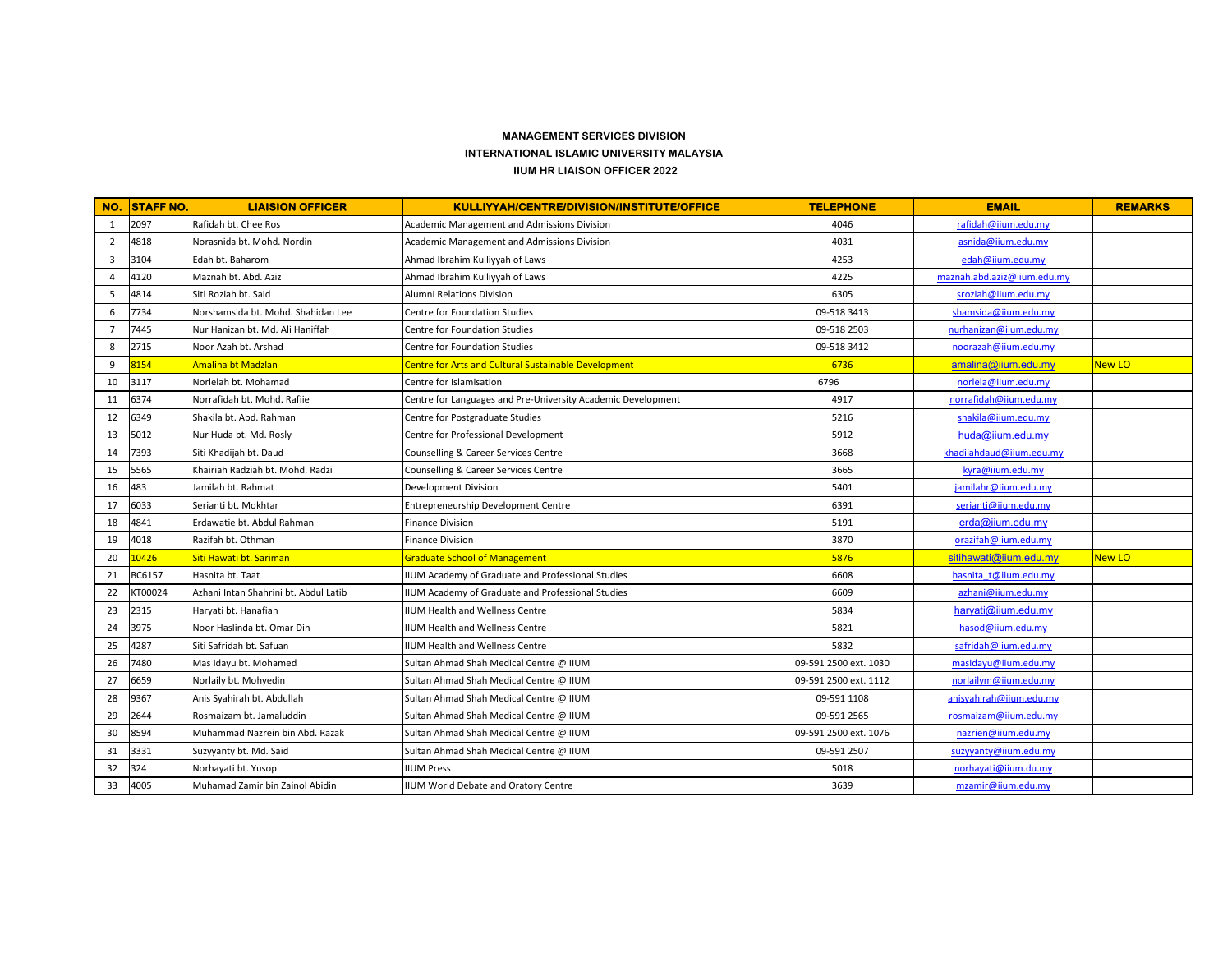## **IIUM HR LIAISON OFFICER 2022**

| NO. | <b>STAFF NO.</b> | <b>LIAISION OFFICER</b>         | KULLIYYAH/CENTRE/DIVISION/INSTITUTE/OFFICE                          | <b>TELEPHONE</b>      | <b>EMAIL</b>               | <b>REMARKS</b> |
|-----|------------------|---------------------------------|---------------------------------------------------------------------|-----------------------|----------------------------|----------------|
| 34  | 6231             | Hafizah bt. Abd. Rani           | Information Technology Division                                     | 3797                  | feyza@iium.edu.my          |                |
| 35  | 1807             | Seri Banun bt. Hj. Zakaria      | Information Technology Division                                     | 4887                  | seribanun@iium.edu.my      |                |
| 36  | 6134             | Haslina bt. Othman              | Institute of Islamic Banking and Finance                            | 4181                  | khaslina@iium.edu.my       |                |
| 37  | 1834             | Azizah bt. Md. Zaidan           | International Institute for Halal Research and Training             | 6493                  | azizahmz@iium.edu.my       |                |
| 38  | 5644             | Norrohani bt. Azizi             | International Institute for Muslim Unity                            | 6167                  | norrohani@iium.edu.my      |                |
| 39  | 3824             | Asma Azziani bt. Abdul Ghani    | International Institute of Islamic Thought and Civilisation (ISTAC) | 1203                  | ziyanne@iium.edu.my        |                |
| 40  | 6798             | Nor Aishah bt. Johari           | Kulliyyah of Allied Health Sciences                                 | 09-570 4000 ext. 3284 | aishah j@iium.edu.my       |                |
| 41  | 47               | Abdul Fattah bin Ibrahim        | Kulliyyah of Allied Health Sciences                                 | 09-570 4000 ext. 5218 | iafattah@iium.edu.my       |                |
| 42  | 3498             | Noor Asmah bt. Abd. Aziz        | Kulliyyah of Architecture and Environmental Design                  | 5228                  | noorasma@iium.edu.my       |                |
| 43  | 6048             | Nur Laeeni bt. Ismail           | Kulliyyah of Dentistry                                              | 09-570 5466           | laeeni@iium.edu.my         |                |
| 44  | 6243             | Norhisyam bin Che Mat           | Kulliyyah of Dentistry                                              | 09-570 4000 ext. 2931 | norhisyam@iium.edu.my      |                |
| 45  | 942              | Zuhana bt. Osman                | Kulliyyah of Economics and Management Sciences                      | 4761                  | zuhana@iium.edu.my         |                |
| 46  | 1206             | Rohayati bt. Zakaria            | Kulliyyah of Education                                              | 5333                  | rohayati@iium.edu.my       |                |
| 47  | 10262            | Ahmad Halfathuddin bin Yusoff   | Kulliyyah of Engineering                                            | 3406                  | halfathuddin@iium.edu.my   |                |
| 48  | 10266            | Nurliyana Najwa bt. Jamaludin   | Kulliyyah of Information and Communication Technology               | 5610                  | nliyana@iium.edu.my        |                |
| 49  | 6922             | Muhamad Firdaus bin Shamsudin   | Kulliyyah of Information and Communication Technology               | 5612                  | mfirdauz@iium.edu.my       |                |
| 50  | 4503             | Azreena bt. Md. Amin            | Kulliyyah of Islamic Revealed Knowledge and Human Sciences          | 5087                  | aazreena@iium.edu.my       |                |
| 51  | 5557             | Nurbadariah bt. Baharuddin      | Kulliyyah of Islamic Revealed Knowledge and Human Sciences          | 5053                  | nbadariah@iiumedu.my       |                |
| 52  | 8113             | Che Nurul Hashima bt. Che Daud  | Kulliyyah of Languages and Management                               | 06-974 2601           | nhasimadaud@iium.edu.my    |                |
| 53  | 8215             | Nur Fahana bt. Abdul Ghani      | Kulliyyah of Medicine                                               | 09-570 4423           | nufahanna@iium.edu.my      |                |
| 54  | 5570             | Asmawati bt. Che Ismail         | Kulliyyah of Nursing                                                | 09-570 7212           | asma ci@iium.edu.my        |                |
| 55  | 2740             | Fazlina bt. Othman              | Kulliyyah of Nursing                                                | 09-570 7202           | fazlina@iium.edu.my        |                |
| 56  | 5534             | Norhaslina bt. Abdul Hamid      | Kulliyyah of Nursing                                                | 09-570 7215           | nlina@iium.edu.my          |                |
| 57  | 5786             | Abida Noorazabi bt. Abdul Razak | Kulliyyah of Pharmacy                                               | 09-570 4818           | aby abida@iium.edu.my      |                |
| 58  | 2551             | Tuan Maihamah bt. Tuan Zahari   | Kulliyyah of Science                                                | 09-570 5022           | maihamah@iium.edu.my       |                |
| 59  | 5601             | Mohd. Ikhwan bin Azmy           | Kulliyyah of Science                                                | 09-570 5026           | mikhwan@iium.edu.my        |                |
| 60  | 6127             | Norfazila bt. Mohd. Nor         | Kulliyyah of Science                                                | 09-570 4423           | fazillamohdnor@iium.edu.my |                |
| 61  | 7514             | Norsyahida bt. Zaharudin        | Culliyyah of Science                                                | 09-570 5021           | norsyahida@iium.edu.my     |                |
| 62  | 5214             | Alunis bt. Janis                | Library, IIUM Gombak/Pagoh                                          | 4837                  | anis@iium.edu.my           |                |
| 63  | 5348             | Nor Hanisah bt. Ismail @ Yahya  | Library, IIUM Gombak                                                | 3850                  | nisaismail@iium.edu.my     | New LO         |
| 64  | 4291             | Rosyidah bt. Taju Rahim         | Library, IIUM Kuantan                                               | 09-570 4190           | rosyidah@iium.edu.my       |                |
| 65  | 5725             | Monazida bt. Mokhtar            | Library, IIUM Kuantan                                               | 09-570 4182           | monazida@iium.edu.my       |                |
| 66  | 1321             | Intan Shafinaz bt. Mohd. Khalil | Management Services Division                                        | 4967                  | intans@iium.edu.my         |                |
| 67  | 7088             | Raidah Waznah bt. Zolhardy      | <b>Management Services Division</b>                                 | 5788                  | raidah@iium.edu.my         |                |
| 68  | 5095             | Siti Noridayu Shahrun @ Shahren | Occupational Safety, Health and Built Environment Department        | 5952                  | idayu@iium.edu.my          |                |